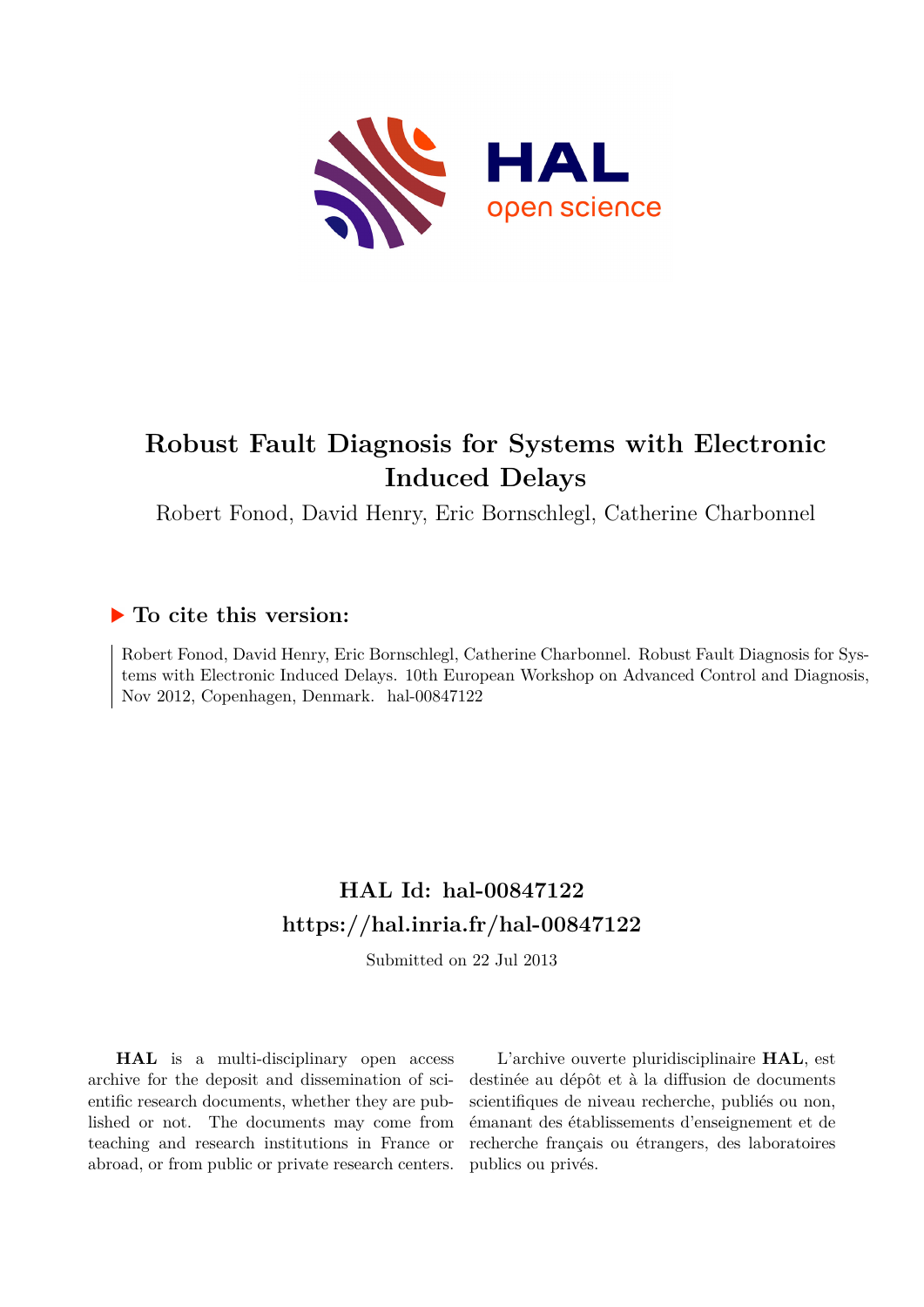# Robust Fault Diagnosis for Systems with Electronic Induced Delays

R. Fonod<sup>∗</sup> D. Henry <sup>∗</sup> E. Bornschlegl ∗∗ C. Charbonnel ∗∗∗

<sup>∗</sup> *University Bordeaux 1 - IMS-LAPS, Bordeaux, France* {*robert.fonod,david.henry*}*@ims-bordeaux.fr* ∗∗ *European Space Agency, Noordwijk, The Netherlands eric.bornschlegl@esa.int* ∗∗∗ *Thales Alenia Space, Cannes, France catherine.charbonnel@thalesaleniaspace.com*

## Abstract:

A problem of robust fault diagnosis of digital controlled continuous-time systems with uncertain time-varying input delay is studied in this paper. Two residual-based fault detection and isolation (FDI) schemes are proposed that are robust in terms of time-varying delays induced by the electronic devices and disturbances. The idea of both proposed methods is to transform the uncertainty caused by delays into unknown inputs and decouple them by means of eigenstructure assignment (EA) technique. The first method utilizes a Cayley-Hamilton theorem based transformation and the second relies on a first-order Pad´e approximation of the time delay. Finally, the applicability and effectiveness of the proposed methods is illustrated through simulation results from the "high-fidelity" industrial simulator, provided by Thales Alenia Space.

Keywords: Fault diagnosis; Uncertainty; Eigenstructure assignment; Electronic induced delay.

#### ACRONYMS

EA Eigenstructure Assignment FDI Fault Detection and Isolation IMU Inertial Measurement Unit LIDAR LIght Detection And Ranging MAV Mars Ascent Vehicle MSR Mars Sample Return RW Reaction Wheels STR Star TRacker SVD Singular Value Decomposition THR THRuster UI Unknown Input

# 1. INTRODUCTION

In recent years, due to the increased complexity, as well as the need for reliability, safety, and efficient operation of industrial and aerospace systems, a great deal of attention has been paid to the subject of fault detection and isolation (FDI) in dynamic systems. A great number of methods for FDI have been proposed (see Chen and Patton [1999], Blanke et al. [2006], Ding [2008] and the references therein). Only a limited results on FDI of timedelay systems have been developed in recent years.In Yang and Saif [1998], an unknown input observer is designed for fault detection of state-delayed systems with known delays. Robust fault detector design problem is investigated in Karimi et al. [2010] for a class of linear systems with some nonlinear perturbations and mixed neutral and discrete time-varying delays. Recently, a geometric approach for FDI of retarded and neutral time-delay systems was developed in Meskin and Khorasani [2009].

One of the main difficulties in fault detection of systems subject to uncertain time-varying delay lies in the fact that influence caused by electronic-induced input delay is unstructured, therefore robustness to influence caused by such delays cannot be ensured by applying existing robust FDI approaches directly. In this paper, by introducing a Cayley-Hamilton theorem based (see e.g. Wang et al. [2008]) and Padé approximation based transformation, influence of uncertain time-varying delay is transformed into unknown inputs, which as shown, greatly facilitates the above mentioned difficulty.

Two residual generator based FDI schemes are proposed for a class of linear systems with disturbances. The system is modelled as a continuous-time one with digital control, where the control input has a piecewise-continuous delay. Modelling of continuous-time systems with digital control and delayed control input was introduced by Mikheev et al. [1988]. At the end, the disturbance vector and the unknown input, that models the uncertainty caused by time-varying delays, are lumped together and decoupled by means of Eigenstructure Assignment (EA) technique.

The applicative support of this paper concerns the Mars Sample Return (MSR) mission. Simulation results from the MSR "high-fidelity" industrial simulator demonstrates the efficiency and capabilities of the proposed schemes.

*Notations:* Let  $\mathbb{R}$ ,  $\mathbb{R}^+$  and  $\mathbb{Z}^+$  denote the field of real numbers, the set of non-negative reals and the set of nonnegative integers, respectively. The notation  $\mathbb{R}^{m \times n}$  is used for real matrices of dimension  $m \times n$ . The Euclidean norm is used for vectors and is written without subscript; e.g.  $||x||$ . By **I** (or **0**) we denote the identity (the null) matrix.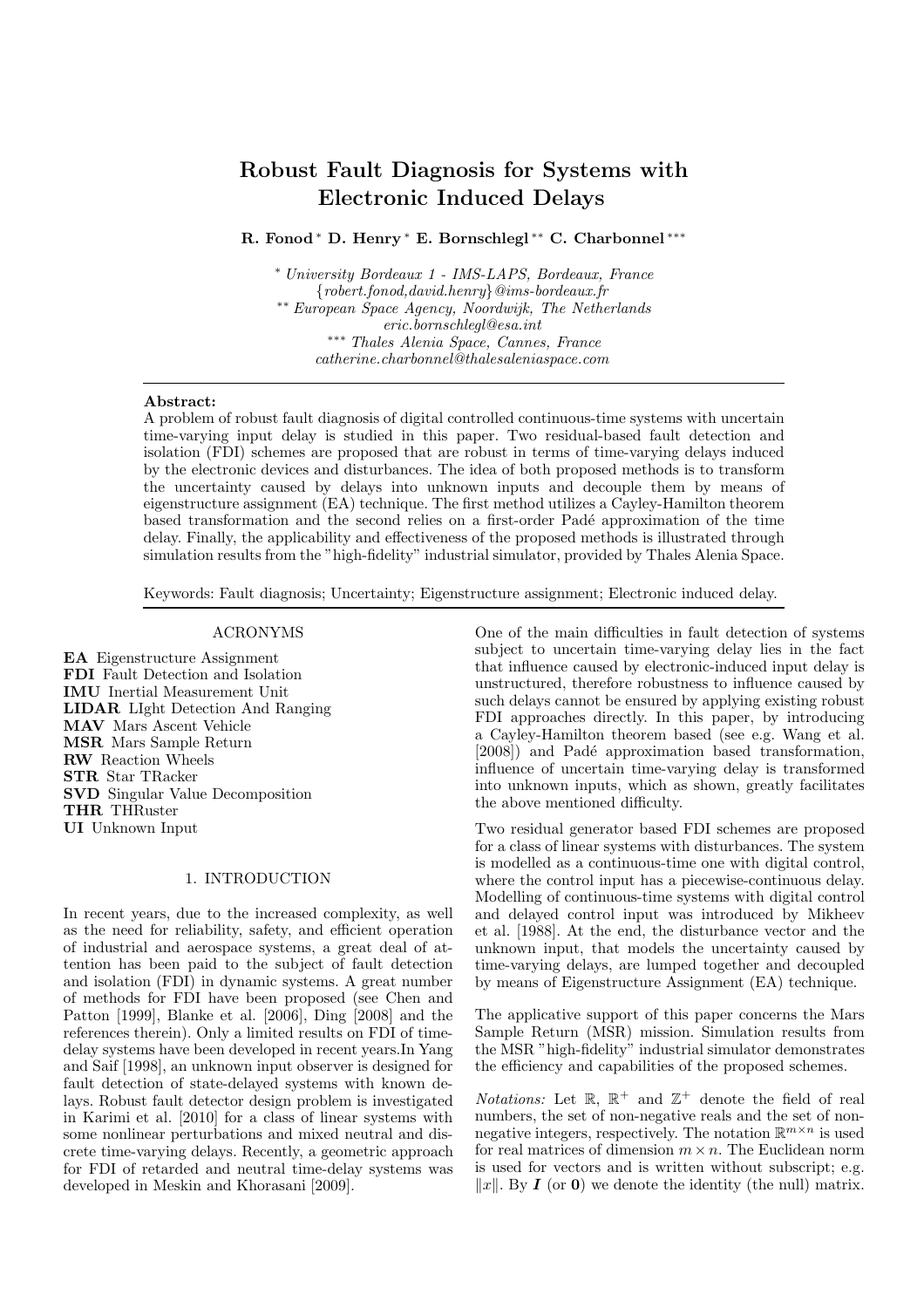#### 2. PROBLEM FORMULATION

Consider a continuous-time system given by

$$
\dot{\boldsymbol{x}}(t) = \boldsymbol{A}\boldsymbol{x}(t) + \boldsymbol{B}\boldsymbol{u}(t) + \boldsymbol{E}_f \boldsymbol{f}(t) + \boldsymbol{E}_{d_1} \boldsymbol{d}^1(t) \n\boldsymbol{y}(t) = \boldsymbol{C}\boldsymbol{x}(t)
$$
\n(1)

where  $\mathbf{x}(t) \in \mathbb{R}^n$  is the state vector,  $\mathbf{u}(t) \in \mathbb{R}^{n_u}$  is the system input vector,  $y(t) \in \mathbb{R}^{n_y}$  is the output vector,  $\mathbf{d}^{1}(t) \in \mathbb{R}^{n_d}$  and  $\mathbf{f}(t) \in \mathbb{R}^{n_f}$  are the unknown disturbance and the fault vector. A, B, C,  $E_f$  and  $E_{d_1}$  are known matrices of appropriate dimensions. The pair  $(A, C)$  is assumed to be observable.

Suppose that the closed-loop system is controlled by discrete-time controller, and the sampling time is  $T \in \mathbb{R}^+$ . Since there is an electronic-induced delay  $\tau_k \in \mathbb{R}^+, \forall k \in$  $\mathbb{Z}^+$ , the controller signal  $u_k^c \in \mathbb{R}^{n_u}, k \in \mathbb{Z}^+$  generated at  $t = t_k = kT, k \in \mathbb{Z}^+$  arrives at the actuator at time instant  $t_k + \tau_k$ . Recalling the fact, every control signal  $u_k^c$  is held by a zero-order holder and only valid over the interval  $[t_k + \tau_k, t_{k+1} + \tau_{k+1}),$  we have

$$
\boldsymbol{u}(t) = \begin{cases} \boldsymbol{u}_k^c, \ \forall t \in [t_k + \tau_k, t_{k+1} + \tau_{k+1}) \\ \boldsymbol{u}_0^c, \ \forall t \in [0, \tau_1) \end{cases} \tag{2}
$$

*Problem 1.* Design a residual generator that is robust in the presence of uncertain time-varying delay  $\tau_k$  and unknown input  $\boldsymbol{d}^{1}(t)$ .

In order to solve Problem 1, two approaches are presented in this paper. The aim of both approaches is to model the influence of the uncertain time-varying delay as an unknown input (UI). The first approach uses a Cayley-Hamilton theorem based transformation and the second one utilizes a first-order Padé approximation. Then, the unknown inputs are decoupled by means of Eigenstructure Assignment (EA) technique.

#### 3. TRANSFORMATION INTO POLYTOPIC UNCERTAINTY

In this section, we assume that the electronic-induced delay is represented by  $\tau_k = lT + \delta_k \leq \overline{\tau}, \forall k \in \mathbb{Z}^+,$  where  $l \in \mathbb{Z}^+$  is a known constant integer,  $\bar{\tau} \in \mathbb{R}^+$  is the upper bound of  $\tau_k$  and  $\delta_k \in \mathbb{R}^+, \forall k \in \mathbb{Z}^+$  is the unknown time varying part of the delay, bounded by  $0 \leq \delta_k < mT$  with  $m \in \mathbb{Z}^+$  being a known integer. In the next, we assume that  $m = 1$ .

*Remark 1.* The case when the variation part of the delay is larger than one sampling period, i.e.  $m > 1$ , is discussed in Wang et al. [2008].

Consider the discrete representation of (1) over a sampling period

$$
\begin{aligned} \bm{x}_{k+1} &= \bar{\bm{A}}\bm{x}_k + \bm{\Gamma}_0^{\delta_k}\bm{u}_{k-l}^c + \bm{\Gamma}_1^{\delta_k}\bm{u}_{k-l-1}^c + \bar{\bm{E}}_f\bm{f}_k + \bar{\bm{E}}_{d_1}\bm{d}_k^1\\ \bm{y}_k &= \bar{\bm{C}}\bm{x}_k \end{aligned} \tag{3}
$$

where

$$
\bar{A} = e^{AT}, \ \Gamma_0^{\delta_k} = \int\limits_{0}^{T-\delta_k} e^{At} dt \boldsymbol{B}, \ \bar{E}_{d_1} = \int\limits_{0}^{T} e^{At} dt \boldsymbol{E}_{d_1}
$$
\n
$$
\bar{C} = \boldsymbol{C}, \quad \Gamma_1^{\delta_k} = \int\limits_{T-\delta_k}^{T} e^{At} dt \boldsymbol{B}, \ \bar{E}_f = \int\limits_{0}^{T} e^{At} dt \boldsymbol{E}_f
$$

Let  $\bar{\mathbf{B}} = \int^T e^{\mathbf{A}t} dt \mathbf{B}$ , then it follows: 0

$$
\Gamma_0^{\delta_k} + \Gamma_1^{\delta_k} = \int_0^T e^{At} dt \mathbf{B} = \mathbf{\bar{B}} \tag{4}
$$

Furthermore, using (3) and (4), and introducing a new augmented state vector of the form  $\pmb{z}_k^T = \left[\ \pmb{x}_k^T \ (\pmb{u}_{k-l-1}^c)^T\ \right]$ we obtain:

$$
\begin{aligned} \n\boldsymbol{z}_{k+1} &= \hat{\boldsymbol{A}}^{\tau_k} \boldsymbol{z}_k + \hat{\boldsymbol{B}}^{\tau_k} \boldsymbol{u}_{k-l}^c + \hat{\boldsymbol{E}}_f \boldsymbol{f}_k + \hat{\boldsymbol{E}}_{d_1} \boldsymbol{d}_k^1 \\ \n\boldsymbol{y}_k &= \hat{\boldsymbol{C}} \boldsymbol{z}_k \n\end{aligned} \tag{5}
$$

where

$$
\begin{aligned} \hat{\bm{A}}^{\delta_k} &= \left[\begin{array}{cc} \bar{\bm{A}} \; \bm{\Gamma}_1^{\delta_k} \\ \bm{0} & \bm{0} \end{array}\right], \; \hat{\bm{B}}^{\delta_k} = \left[\begin{array}{cc} \bar{\bm{B}} - \bm{\Gamma}_1^{\delta_k} \\ \bm{I} \end{array}\right], \; \hat{\bm{C}} = \left[\begin{array}{cc} \bar{\bm{C}} \; \bm{0} \\ \bm{0} \; \bm{I} \end{array}\right] \\ \hat{\bm{E}}_{d_1} &= \left[\begin{array}{c} \bar{\bm{E}}_{d_1} \\ \bm{0} \end{array}\right], \quad \hat{\bm{E}}_{f} = \left[\begin{array}{c} \bar{\bm{E}}_{f} \\ \bm{0} \end{array}\right] \end{aligned}
$$

In this model  $\Gamma_1^{\delta_k}$  is strongly dependent on the uncertain time-varying delay part  $\delta_k$ . Therefore, the previous system is an uncertain systems with time-varying uncertainty. The challenge that remains is to find a transformation of this uncertainty in order to reformulate (5) into a timedependent polytopic uncertainty.

## *3.1 Expressing uncertainties as polytopes of matrices*

In this paper, a Cayley-Hamilton theorem based transformation is introduced (see Wang et al. [2008]).

*Theorem 1.* Let **A** be a constant matrix with the characteristic polynomial

 $p(\lambda) = \det(\lambda I - A) = \lambda^{n} + c_{n-1}\lambda^{n-1} + ... + c_1\lambda + c_0$  (6) then  $e^{At}$  can be written as

$$
e^{At} = s_1(t)\mathbf{I} + s_2(t)\mathbf{A} + \ldots + s_n(t)\mathbf{A}^{n-1}
$$
 (7)

where  $s_i(t)$ ,  $1 \leq i \leq n$  are solutions to the  $n^{th}$  order homogenous scalar differential equation

$$
s^{(n)}(t) + c_{n-1}s^{(n-1)}(t) + \dots + c_1s'(t) + c_0s(t) = 0
$$
 (8)  
satisfying the following initial conditions:

$$
s_1(0) = 1s'_1(0) = 0\vdotss_1^{n-1}(0) = 0
$$

$$
s'_2(0) = 1s'_2(0) = 1\vdotss_1^{n-1}(0) = 0
$$

$$
s_2^{n-1}(0) = 0
$$

$$
s_2^{n-1}(0) = 0
$$

$$
s_n^{n-1}(0) = 1
$$

**Proof.** The proof can be found in Leonard [1996].  $\Box$ *Proposition 1.* The Cayley-Hamilton theorem based transformation of  $\Gamma_1^{\delta_k}$  can be expressed as the convex matrix polytopes

$$
\Gamma_1^{\delta_k} = \sum_{i=1}^{2n} \mu_i^k U_i, \qquad \sum_{i=1}^{2n} \mu_i^k = 1
$$
  

$$
\mu_i^k > 0, \qquad \forall i = 1, \dots, 2n, \forall k \in \mathbb{Z}^+
$$
  

$$
\tag{9}
$$

where  $\mathbf{U}_i$  and  $\mu_i^k$  will be defined later.

**Proof.** Using  $(7)$ , we have

$$
\Gamma_1^{\delta_k} = \int\limits_{T-\delta_k}^T e^{\mathbf{A}t} dt \mathbf{B} = \sum_{i=1}^n \left[ \left( \int\limits_{T-\delta_k}^T s_i(t) dt \right) \mathbf{A}^{i-1} \mathbf{B} \right] (10)
$$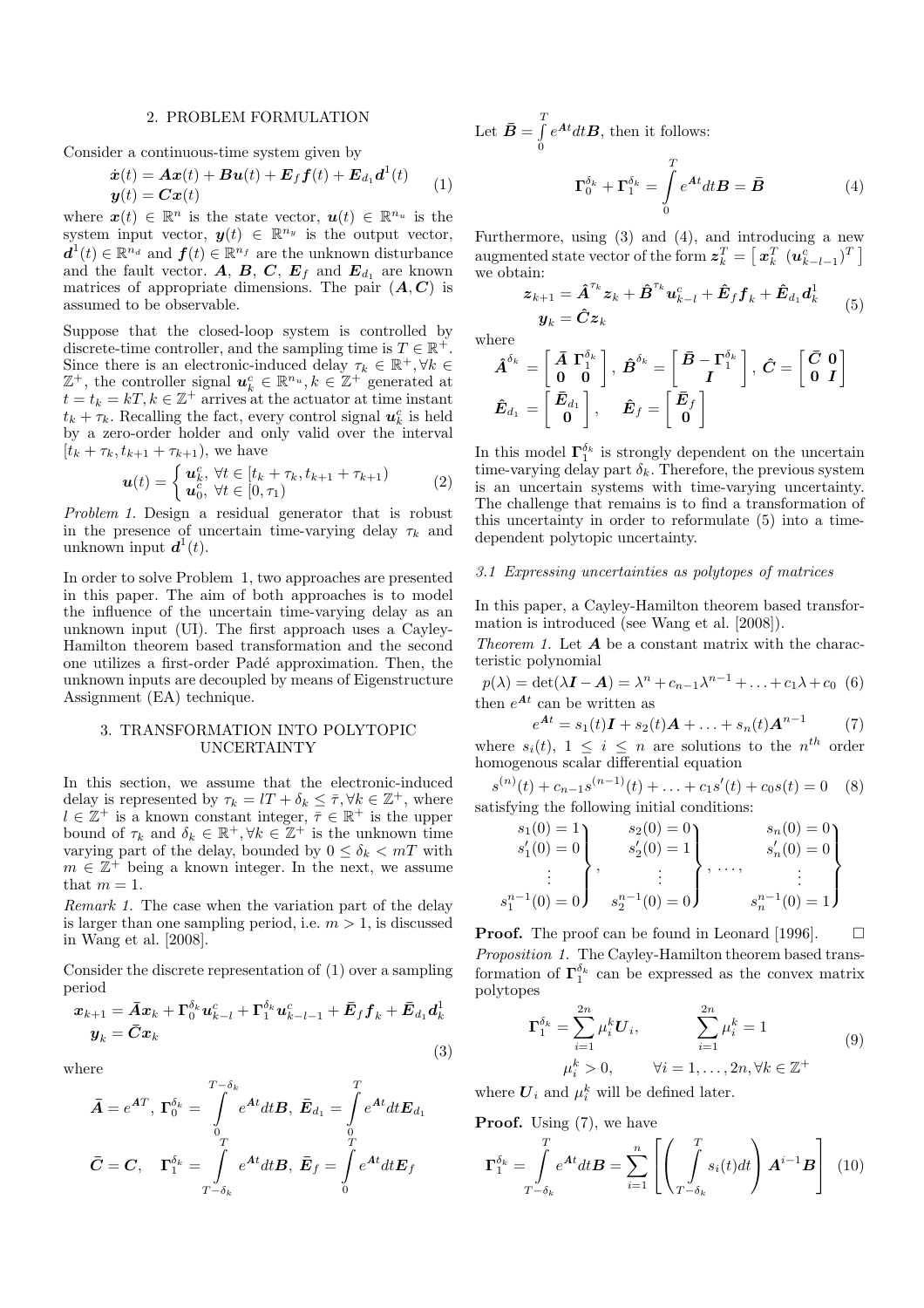Define

$$
s_i^{\max} = \max_{0 \le \delta_k \le T} \int_{T-\delta_k}^{T} s_i(t)dt, \quad i = 1, 2, \dots, n
$$

and

$$
s_i^{\min} = \min_{0 \le \delta_k \le T} \int_{T-\delta_k}^{T} s_i(t)dt, \quad i = 1, 2, \dots, n
$$

then (10) can be rewritten as

$$
\Gamma_1^{\delta_k} = \sum_{i=1}^n \left( \alpha_{i,0}^k s_i^{\min} + \alpha_{i,1}^k s_i^{\max} \right) A^{i-1} B \tag{11}
$$

where  $\alpha_{i,0}^k$  and  $\alpha_{i,1}^k$  are two time-varying unknown parameters satisfying  $0 \le \alpha_{i,0}^k \le 1$ ,  $0 \le \alpha_{i,1}^k \le 1$ , and  $\alpha_{i,0}^k + \alpha_{i,1}^k = 1$ .

It can be verified that  $\int_{T-\delta_k}^T s_i(t)dt, i = 1, 2, \ldots, n$  are Lipschitz-continuous on  $0 \leq \delta_k \leq T$ , that is, they satisfy the relation

$$
\left| \int_{T-\delta_k^1}^T s_i(t)dt - \int_{T-\delta_k^2}^T s_i(t)dt \right| \le L_i |\delta_k^1 - \delta_k^2|
$$

for all  $\delta_k^1$  and  $\delta_k^2$  in  $[0, T]$ , where  $|\cdot|$  denotes the absolute value and  $L_i$ ,  $i = 1, 2, ..., n$  are the Lipschitz constants. *Remark 2.* Note that the Lipschitz constants are not unique, they can be any finite constants satisfying the above inequality. Therefore, when  $s_i^{max}$  and  $s_i^{min}$  can not be obtained analytically, reliable Lipschitz global optimization algorithms (e.g., Piyavskii's algorithm), which can guarantee a global convergence for all Lipschitzcontinuous functions in a closed interval Pintér [1996], can be adopted to find  $s_i^{\text{max}}$  and  $s_i^{\text{min}}$  no matter  $s_i(t)$ ,  $i = 1, 2, \ldots, n$  are convex or not.

Setting

$$
\mu_{2i-1}^k = \alpha_{i,0}^k / n, \qquad U_{2i-1} = n s_i^{\min} \mathbf{A}^{i-1} \mathbf{B} \n\mu_{2i}^k = \alpha_{i,1}^k / n, \qquad U_{2i} = n s_i^{\max} \mathbf{A}^{i-1} \mathbf{B}
$$
\n(12)

From (10) and (11), with the notation (12) Proposition 1 is proved.

Therefore, considering Proposition 1, the system (5) can be rewritten as a polytopic uncertain system

$$
z_{k+1} = \left(\hat{A}_0 + \sum_{i=1}^{2n} \mu_i^k \hat{A}_i\right) z_k +
$$
  
+ 
$$
\left(\hat{B}_0 + \sum_{i=1}^{2n} \mu_i^k \hat{B}_i\right) u_{k-l}^c + \hat{E}_f f_k + \hat{E}_{d_1} d_k^{1} \quad (13)
$$
  

$$
y_k = \hat{C} z_k
$$

where

$$
\hat{\bm{A}}_0 = \begin{bmatrix} \bar{\bm{A}} & \bm{0} \\ \bm{0} & \bm{0} \end{bmatrix}, \enspace \hat{\bm{A}}_i = \begin{bmatrix} \bm{0} & \bm{U}_i \\ \bm{0} & \bm{0} \end{bmatrix} \\ \hat{\bm{B}}_0 = \begin{bmatrix} \bar{\bm{B}} \\ \bm{I} \end{bmatrix}, \enspace \hat{\bm{B}}_i = \begin{bmatrix} -\bm{U}_i \\ \bm{0} \end{bmatrix}
$$

and the rest parameters are the same with those in (5). *Remark 3.* Other transformation can be found in the literature, for instance, in Hetel et al. [2006] makes use of a Taylor series expansion of the uncertainty  $\Gamma_1^{\delta_k}$ , i.e.:

$$
\boldsymbol{\Gamma}_1^{\delta_k} = \left(-\sum_{i=1}^\infty \frac{(-\delta_k)^i}{i!} \boldsymbol{A}^{i-1} e^{\boldsymbol{A}T}\right) \boldsymbol{B}
$$

Other methods, as the ones in Olaru and Niculescu [2008], are based on the Jordan normal form, i.e.  $A = VJV^{-1}$ , when  $\Gamma_1^{\delta_k}$  is expressed as:

$$
\boldsymbol{\Gamma}_1^{\delta_k} = \sum_{i=1}^n \boldsymbol{A}^{-1} \boldsymbol{V} (e^{\boldsymbol{J}_i \boldsymbol{T}} - e^{\boldsymbol{J}_i (\boldsymbol{T} - \delta_k)}) \boldsymbol{V}^{-1} \boldsymbol{B}
$$

*Remark 4.* From the derivation above, it can be concluded that the number of vertices of the polytopic representation is  $2n$ , which is a linear function of the system order.

#### *3.2 Expressing polytopic uncertainty as an unknown input*

The time-varying parts of  $(13)$ , where  $\ddot{A}_i$  and  $\ddot{B}_i$  are known constant matrices,  $\mu_i^k$  is an unknown scalar timevarying factor, in this case, can be approximated by the disturbance term as in Chen and Patton [1999] by:

$$
\hat{E}_{d_2}d_k^2 = \sum_{i=1}^{2n} \mu_i^k \hat{A}_i z_k + \sum_{i=1}^{2n} \mu_i^k \hat{B}_i u_{k-l}^c = \frac{\begin{bmatrix} \mu_1^k z_k \\ \vdots \\ \mu_2^k z_k \end{bmatrix}}{\begin{bmatrix} \mu_1^k z_k \\ \vdots \\ \mu_2^k z_k \\ \mu_1^k u_{k-l}^c \end{bmatrix}}
$$
\n
$$
= \underbrace{\begin{bmatrix} \hat{A}_1, \dots, \hat{A}_{2n}, \hat{B}_1, \dots, \hat{B}_{2n} \end{bmatrix}}_{\hat{E}_{d_2}} \underbrace{\begin{bmatrix} \mu_2^k z_k \\ \mu_1^k u_{k-l}^c \\ \vdots \\ \mu_2^k u_{k-l}^c \end{bmatrix}}_{\hat{d}_k^2}
$$

Now, the two unknown inputs  $d_k^1$  and  $d_k^2$  can be lumped together, and defined to be  $d_k$ . That is

$$
\boldsymbol{d}_{k} = \left[ \ (\boldsymbol{d}_{k}^{1})^{T} \ (\boldsymbol{d}_{k}^{2})^{T} \ \right]^{T} \tag{14}
$$

Correspondingly, the UI distribution matrix is

$$
\hat{\boldsymbol{E}}_d = \begin{bmatrix} \hat{\boldsymbol{E}}_{d_1} & \hat{\boldsymbol{E}}_{d_2} \end{bmatrix} \tag{15}
$$

Taking the above notation into account, the design model is expressed in terms of lumped unknown inputs as

$$
\begin{aligned} \n\boldsymbol{z}_{k+1} &= \hat{\boldsymbol{A}}_0 \boldsymbol{z}_k + \hat{\boldsymbol{B}}_0 \boldsymbol{u}_{k-l}^c + \hat{\boldsymbol{E}}_f \boldsymbol{f}_k + \hat{\boldsymbol{E}}_d \boldsymbol{d}_k\\ \n\boldsymbol{y}_k &= \hat{\boldsymbol{C}} \boldsymbol{z}_k \n\end{aligned} \tag{16}
$$

This model represents the discrete-time model of the original system (1), that takes into account both disturbances  $d_k^1$  and uncertainties caused by electronic-induced delays represented as an additional unknown input  $d_k^2$ .

# 4. PADE APPROXIMATION ´

In this section, we assume that the piecewise-constant delay  $\tau_k$  is represented by time-varying piecewise continuous (continuous from the right) delay  $\tau(t) = \tau_k, \forall t \in [t_k, t_{k+1}).$ In this sense, the system input (2) is expressed as

$$
\boldsymbol{u}(t) = \boldsymbol{u}^c(t - \tau(t)) \tag{17}
$$

where  $\mathbf{u}^c(t) = \mathbf{u}_k^c, \forall t \in [t_k, t_{k+1})$  is the control signal.

The transfer function of the time delay is

$$
H(s) = e^{-\tau(t)s} \tag{18}
$$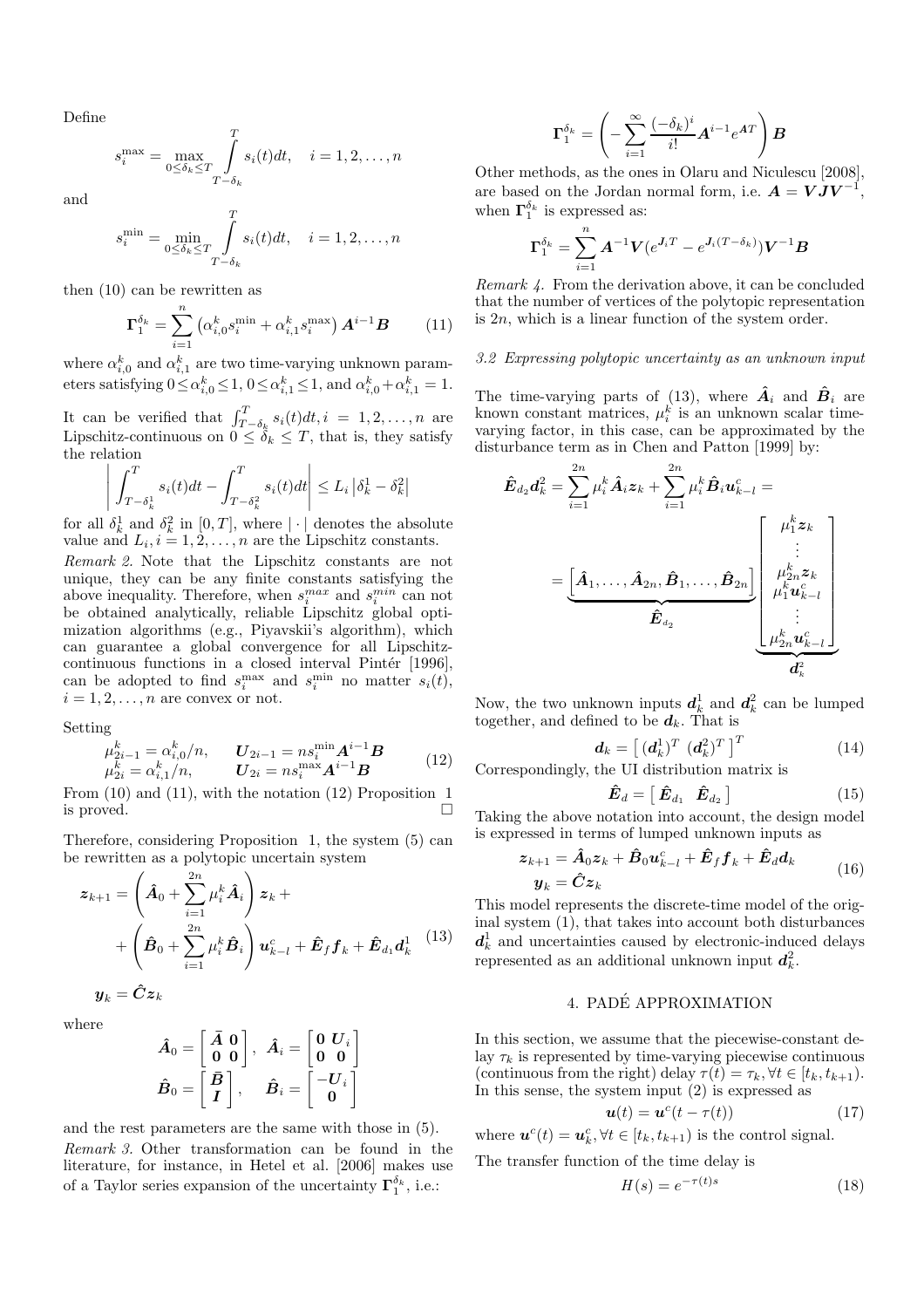This transfer function is irrational and it is necessary to substitute  $e^{-\tau(t)s}$  with an approximation in form of a rational transfer function. The most common approximation is the Padé approximation

$$
e^{-\tau(t)s} \doteq \frac{1 - k_1s + k_2s^2 + \dots \pm k_ns^n}{1 + k_1s + k_2s^2 + \dots + k_ns^n} \tag{19}
$$

where  $n$  is the order of the approximation and the coefficients  $k_i$  are functions of n.

In this paper, a first-order Padé approximation of the time-varying delay  $\tau(t)$  is used, when  $k_1 = \frac{\tau(t)}{2}$  $rac{(t)}{2}$  and  $k_i = 0, i = 2, ..., n$ , that is:

$$
e^{-\tau(t)s} \doteq \frac{1 - \frac{\tau(t)}{2}s}{1 + \frac{\tau(t)}{2}s} \tag{20}
$$

If we consider all system inputs, the transfer function (20) is equivalent with the following state space representation

$$
\dot{\boldsymbol{x}}_d(t) = \boldsymbol{A}_d(t)\boldsymbol{x}_d(t) + \boldsymbol{B}_d \boldsymbol{u}^c(t)
$$
  

$$
\boldsymbol{u}(t) = \boldsymbol{C}_d(t)\boldsymbol{x}_d(t) + \boldsymbol{D}_d \boldsymbol{u}^c(t)
$$
 (21)

where  $x_d(t) \in \mathbb{R}^{n_u}$  is the delayed state and  $A_d(t) =$  $-\frac{2}{\tau(t)}I$ , $\boldsymbol{B}_d = I$ , $\boldsymbol{C}_d(t) = \frac{4}{\tau(t)}I$ , $\boldsymbol{D}_d = -I$  are matrices with appropriate dimension.

The augmented state-space description of the system (1) and the delayed inputs (21) is:

$$
\dot{\boldsymbol{z}}(t) = \hat{\boldsymbol{A}}(t)\boldsymbol{z}(t) + \hat{\boldsymbol{B}}\boldsymbol{u}(t) + \hat{\boldsymbol{E}}_f\boldsymbol{f}(t) + \hat{\boldsymbol{E}}_{d_1}\boldsymbol{d}^1(t)
$$
\n(22)

 $y(t) = \hat{C}z(t)$ where

$$
\hat{A}(t) = \begin{bmatrix} A & BC_d(t) \\ 0 & A_d(t) \end{bmatrix}, \quad \hat{B} = \begin{bmatrix} BD_d \\ B_d \end{bmatrix}, \quad \hat{C} = \begin{bmatrix} C & 0 \end{bmatrix}
$$

$$
z(t) = \begin{bmatrix} x(t) \\ x_d(t) \end{bmatrix}, \qquad \hat{E}_f = \begin{bmatrix} E_f \\ 0 \end{bmatrix}, \quad \hat{E}_{d_1} = \begin{bmatrix} E_{d_1} \\ 0 \end{bmatrix}
$$

It can be seen, that the uncertainty is present only in  $\hat{A}(t)$ , thus the task is to decompose this matrix into the constant and time-varying part and to model the uncertainty part as an UI.

#### *4.1 Expressing uncertainty as an unknown input*

Problem 2. Decompose the matrix 
$$
\hat{A}(t)
$$
 into two parts:

$$
\hat{A}(t) = \hat{A}_0 + \Delta \hat{A}(t) \tag{23}
$$

where  $\hat{A}_0$  is a constant matrix and  $\Delta \hat{A}(t)$  is the timevarying part of  $\hat{A}(t)$ .

Consider, that  $\tau(t)$  can be expressed as

$$
\tau(t) = \tau_0 + \Delta \tau(t) \; : \; |\Delta \tau(t)| \le \bar{\varepsilon} \tag{24}
$$

where  $\tau_0$  is the nominal delay,  $\Delta \tau(t)$  is the variation around  $\tau_0$ , and  $\bar{\varepsilon}$  is the upper bound.

*Proposition 2.* Let  $a \in \mathbb{R}$  and  $b \in \mathbb{R}$  be two real scalars, where  $a \neq 0$  and  $a + b \neq 0$ , then

$$
(a+b)^{-1} = a^{-1} - a^{-1} \frac{b}{a+b}
$$
 (25)

Proof. Using some basic arithmetic operations, it can be shown, that (25) holds.

Using Proposition 2, we can write

$$
\frac{1}{\tau(t)} = (\tau_0 + \Delta \tau(t))^{-1} = \frac{1}{\tau_0} - \frac{1}{\tau_0} \Delta \tau^*(t) \qquad (26)
$$

where  $\Delta \tau^*(t) = \frac{\Delta \tau(t)}{\tau_0 + \Delta \tau(t)}$ .

Problem 2 is solved using (26), that is

$$
\hat{\boldsymbol{A}}_0 = \begin{bmatrix} \boldsymbol{A} & \boldsymbol{B} \boldsymbol{C}_{d}^{\tau_0} \\ \boldsymbol{0} & \boldsymbol{A}_{d}^{\tau_0} \end{bmatrix}, \ \ \Delta \hat{\boldsymbol{A}}(t) = \begin{bmatrix} \boldsymbol{0} & -\boldsymbol{B} \boldsymbol{C}_{d}^{\tau_0} \\ \boldsymbol{0} & -\boldsymbol{A}_{d}^{\tau_0} \end{bmatrix} \Delta \boldsymbol{\tau}^*(t) \quad (27)
$$

where  $A_d^{\tau_0} = -\frac{2}{\tau_0} I$  and  $C_d^{\tau_0} = \frac{4}{\tau_0} I$ .

Similarly, as in previous section, the time-varying uncertainty is expressed as an unknown input  $d^2(t)$ , which enters the augmented dynamics (22) through  $\hat{E}_{d_2}$ , that is

$$
\hat{\boldsymbol{E}}_{d_2}\boldsymbol{d}^2(t) = \Delta \hat{\boldsymbol{A}}(t)\boldsymbol{z}(t) = \underbrace{\begin{bmatrix} \mathbf{0} & -\boldsymbol{B}\boldsymbol{C}_{d_0}^{\tau_0} \\ \mathbf{0} & -\boldsymbol{A}_d^{\tau_0} \end{bmatrix}}_{\hat{\boldsymbol{E}}_{d_2}} \underbrace{\Delta \tau^*(t)\boldsymbol{z}(t)}_{\boldsymbol{d}^2(t)} \tag{28}
$$

Now, the two unknown inputs  $\boldsymbol{d}^{1}(t)$  and  $\boldsymbol{d}^{2}(t)$  can be lumped together as in (14). Similarly for  $\hat{E}_{d_1}$  and  $\hat{E}_{d_2}$ as in (15). Furthermore, the system described by (22) can be rewritten as

$$
\dot{\mathbf{z}}(t) = \hat{\mathbf{A}}_0 \mathbf{z}(t) + \hat{\mathbf{B}} \mathbf{u}^c(t) + \hat{\mathbf{E}}_f \mathbf{f}(t) + \hat{\mathbf{E}}_d \mathbf{d}(t) \n\mathbf{y}(t) = \hat{\mathbf{C}} \mathbf{z}(t)
$$
\n(29)

Note that (29) has the same structure as (16). The only difference is in the way how the time-varying uncertainty is handled in terms of UIs.

#### 5. ROBUST RESIDUAL GENERATOR DESIGN BY USING EIGENSTRUCTURE ASSIGNMENT

In this section we focus on UI decoupling for discretetime systems (16), however the same procedure can be used for decoupling of the UIs in continuous-time systems (29), with only difference that the observer eigenvalues will belong to a different set of stable eigenvalues.

In order to solve Problem 1, we define the following residual generator based on full-order observer

$$
\hat{\mathbf{z}}_{k+1} = (\hat{\mathbf{A}}_0 - \mathbf{L}\hat{\mathbf{C}})\hat{\mathbf{z}}_k + \hat{\mathbf{B}}_0 \mathbf{u}_k^c + \mathbf{L}\mathbf{y}_k \n\mathbf{r}_k = \mathbf{Q}(\mathbf{y}_k - \hat{\mathbf{C}}\hat{\mathbf{z}}_k)
$$
\n(30)

where  $r_k \in \mathbb{R}^{n_p}$  is the residual vector and  $\hat{z}_k$  is the state estimation. The matrix  $\mathbf{Q} \in \mathbb{R}^{n_p \times n_y}$  is the residual weighting matrix.

Defining the state estimation error  $e_k = z_k - \hat{z}_k$ , the residual generator is governed by

$$
\begin{aligned} \bm{e}_{k+1} &= (\hat{\bm{A}}_{0} - \bm{L}\hat{\bm{C}})\bm{e}_{k} + \hat{\bm{E}}_{f}\bm{f}_{k} + \hat{\bm{E}}_{d}\bm{d}_{k} \\ \bm{r}_{k} &= \bm{H}\bm{e}_{k} \end{aligned} \tag{31}
$$

where  $H = Q\hat{C}$ . The Z-transformed residual response to faults and UIs is thus

where

$$
\boldsymbol{G}_{rf}(z) = \boldsymbol{H}(z\boldsymbol{I} - \hat{\boldsymbol{A}}_0 + \boldsymbol{L}\hat{\boldsymbol{C}})^{-1}\hat{\boldsymbol{E}}_f \qquad (33)
$$

 $r(z) = G_{rf}(z) f(z) + G_{rd}(z) d(z)$  (32)

$$
G_{rd}(z) = H(zI - \hat{A}_0 + L\hat{C})^{-1}\hat{E}_d
$$
 (34)

Once  $\hat{E}_d$  is known, the remaining problem is to find the matrices **L** and **Q** to satisfy  $G_{rd}(z) = 0$ . The assignment of the observer's eigenvectors and eigenvalues is a direct way to solve this design problem.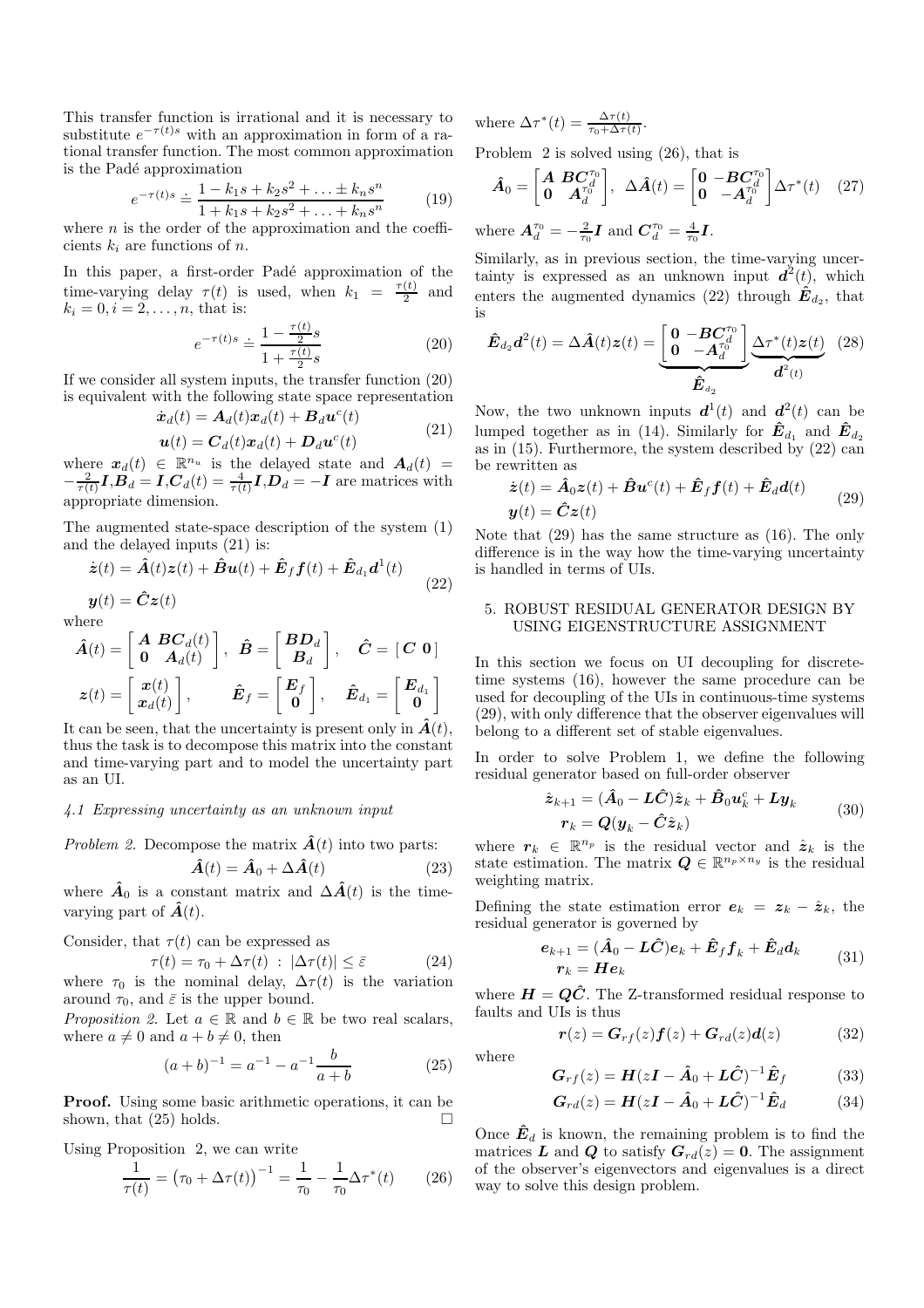#### *5.1 Unknown input decoupling by assigning left eigenvectors*

*Lemma 1.* The transfer function  $G_{rd}(z)$  can be expanded in terms of the eigenstructure as

$$
G_{rd}(z) = H(zI - \hat{A}_c)^{-1}\hat{E}_d = \sum_{i=1}^n \frac{\Upsilon_i}{z - \lambda_i} \qquad (35)
$$

where  $\Upsilon_i = H v_i l_i^T \hat{E}_d$ ,  $v_i$  and  $l_i^T$  are the right and left eigenvectors of  $\hat{A}_c \!=\! \hat{A}_0 \!-\! L \hat{C}$  associated with eigenvalue  $\lambda_i$ 

It is well known that, a given left eigenvector  $l_i^T$  of  $\hat{A}_c$  is always orthogonal to the right eigenvectors  $v_j$ corresponding to the remaining  $(n-1)$  eigenvalues  $\lambda_i$  of  $\hat{A}_c$ , where  $\lambda_i \neq \lambda_j$ .

*Theorem 2.* (Chen and Patton [1999]). If  $\mathbf{Q}\hat{\mathbf{C}}\hat{\mathbf{E}}_d = 0$  and all rows of the matrix  $\boldsymbol{H} = \boldsymbol{Q}\boldsymbol{\hat{C}}$  are left eigenvectors of  $\boldsymbol{\hat{A}}_c$ corresponding to  $n_p$  eigenvalues of  $\hat{A}_c$ , then  $G_{rd}(z) = 0$  is satisfied.

**Proof.** If the rows of H are  $n_p$  left eigenvectors  $(l_i, i =$  $1, \ldots, n_p$  of  $\hat{A}_c$ , i.e.

$$
\boldsymbol{H} = \begin{bmatrix} \boldsymbol{l}_1 & \boldsymbol{l}_2 & \dots & \boldsymbol{l}_{n_p} \end{bmatrix}^T \tag{36}
$$

then  $Hv_i = 0$  and  $\Upsilon_i = 0$  for  $i = n_p + 1, \ldots, n$ . If further we have  $\hat{\bm{QCE}}_d = \bm{H}\bm{\hat{E}}_d = \bm{0}$ , i.e.  $\bm{l}_i^T \bm{\hat{E}}_d = \bm{0}$  and  $\bm{\Upsilon}_i = 0$ for  $i = 1, 2, \ldots, n_p$ . Thus  $G_{rd}(z) = 0$ .

The first step for the design of an UI decoupled residual generator  $(30)$  is to compute the weighting matrix  $\boldsymbol{Q}$  which must satisfy the following necessary condition (Chen and Patton [1999])

$$
\hat{Q}\hat{C}\hat{E}_d = H\hat{E}_d = 0 \tag{37}
$$

The necessary and sufficient condition for solution (37) to exist is rank $(\hat{C}\hat{E}_d) < n_y$ . If  $\hat{C}\hat{E}_d = 0$ , any weighting matrix can satisfy this necessary condition. A general solution is

$$
\mathbf{Q} = \mathbf{Q}_1(\mathbf{I} - \hat{\mathbf{C}} \hat{\mathbf{E}}_d (\hat{\mathbf{C}} \hat{\mathbf{E}}_d)^+ )
$$
 (38)

where  $Q_1 \in \mathbb{R}^{n_p \times n_y}$  is an arbitrary matrix and  $(\hat{C}\hat{E}_d)^+$  is the pseudo-inverse of  $(\hat{C}\hat{E}_d)$ .

The second step is to determine the eigenstructure of the observer. The rows of  $H$  must be the  $n_p$  left eigenvectors of  $\hat{A}_c$ . The remaining  $n-n_p$  left eigenvectors can be chosen without restraint. For the given (stable) eigenvalue spectrum  $\Lambda(\hat{A}_c) = {\lambda_i, i = 1, ..., n},$  the following relation holds

$$
l_i^T(\lambda_i \mathbf{I} - \hat{\mathbf{A}}) = -l_i^T \mathbf{L} \hat{\mathbf{C}} = -\mathbf{w}_i^T \hat{\mathbf{C}}, \quad i = 1, \dots, n \quad (39)
$$
  
where

$$
\boldsymbol{w}_i^T = \boldsymbol{l}_i^T \boldsymbol{L} \tag{40}
$$

The assignability condition says, that for each  $\lambda_i$ , the corresponding left eigenvector  $l_i^T$  should lie in the column subspace spanned by  $\{\hat{C}(\lambda_i I - \hat{A})^{-1}\},\$ i.e. a vector  $w_i$ exists such that

$$
\boldsymbol{l}_i^T = \boldsymbol{w}_i^T \boldsymbol{K}_i, \qquad i = 1, \dots, n_p \tag{41}
$$

$$
\boldsymbol{K}_i = -\hat{\boldsymbol{C}}(\lambda_i \boldsymbol{I} - \hat{\boldsymbol{A}}_0)^{-1}, \qquad i = 1, \dots, n_p \tag{42}
$$

The projection of  $l_i$  in the subspace span $\{K_i\}$  is denoted by:

where

$$
\boldsymbol{l}_i^{\circ T} = \boldsymbol{w}_i^{\circ T} \boldsymbol{K}_i, \qquad i = 1, \dots, n_p \tag{43}
$$

where

$$
\boldsymbol{w}_i^{\circ T} = \boldsymbol{l}_i^T \boldsymbol{K}_i^T (\boldsymbol{K}_i \boldsymbol{K}_i^T)^{-1}, \qquad i = 1, \dots, n_p \tag{44}
$$

If  $l_i^T = l_i^{\circ T}$ ,  $l_i^T$  is in span $\{K_i\}$  and is assignable. Otherwise, an approximative procedure must be taken, i.e. to replace  $\boldsymbol{l}_i^T$  by it's projection  $\boldsymbol{l}_i^{\circ T}$ .

The remaining  $n-n_p$  eigenvalues and corresponding eigenvectors can be chosen freely from the assignable subspace and assigned using some eigenstructure assignment technique, e.g. SVD decomposition. Then, the observer gain matrix  $L$  can be computed as follows:

 $L = P^{-1}W$  (45)

where

$$
\boldsymbol{W}=\left[\begin{array}{cccc} \boldsymbol{w}_1^{\circ} & \ldots & \boldsymbol{w}_{n_p}^{\circ} & \boldsymbol{w}_{n_p+1} & \ldots & \boldsymbol{w}_{n}\end{array}\right]^T \\ \boldsymbol{P}=\left[\begin{array}{cccc} l_1^{\circ} & \ldots & l_{n_p}^{\circ} & l_{n_p+1} & \ldots & l_{n}\end{array}\right]^T
$$

It is obvious, that the first  $n_p$  eigenvalues corresponding to the required eigenvectors  $\boldsymbol{l}_i^T, i = 1, \ldots, n_p$  must be real because all these eigenvectors are real-valued.

*Remark 5.* The remaining design freedom, after UI decoupling has been satisfied, can be used to optimize other performance indices such as fault sensitivity.

# 6. APPLICATION TO THE MSR MISSION

The applicative support of this paper concerns the Mars Sample Return (MSR) mission. It is a future exploration mission undertaken jointly by the National Aeronautics and Space Administration (NASA) and the European Space Agency (ESA). The goal is to take sample of the surface, the rocks and the atmosphere of Mars and to return these samples safe and intact back to Earth for analysis. Five spacecrafts are involved in this space mission: an Earth/Mars transfer vehicle, an ascent/descent module, a chaser spacecraft and an Earth re-entry vehicle.

Once the samples are collected, they are loaded on the Mars Ascent Vehicle (MAV) which is then launched into the Martian orbit around the planet to rendezvous with the chaser spacecraft. To a success of the rendezvous mission, the chaser vehicle uses Inertial Measurement Units (IMUs), a Star TRacker (STR), a LIght Detection And Ranging (LIDAR) sensor, a Radio Frequency Sensor (RFS), a Coarse Sun Sensor (CSS), and a very precise propulsion system composed of THRusters (THRs) and reaction wheels (RWs). The rendezvous mission can be in danger if a fault occurs in these thrusters, since the chaser may not compensate, for example, J2 disturbances and/or may lose the attitude and/or the position of the sample container containing the Mars's samples.

Such faulty situations cannot obviously be diagnosed by ground operators using telemetry information due to the potential lack of communication between the chaser and the ground stations or due to significant delays. This has motivated the development of onboard fault diagnosis solutions. As a result, two robust fault detection schemes presented in previous sections are now considered for the detection and isolation of faults occurring in the chaser's thrusters unit.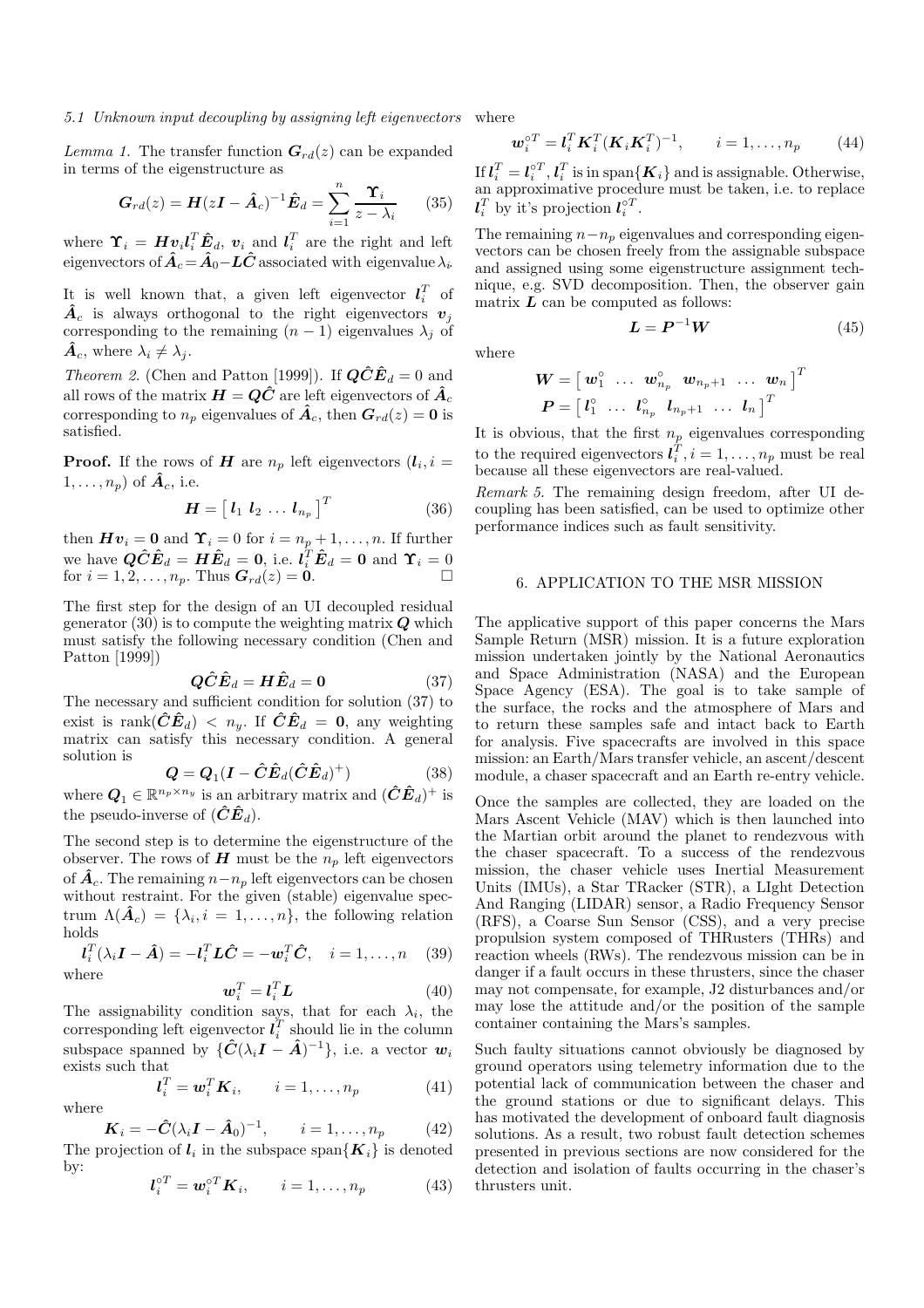

Fig. 1. The rendezvous orbit and associated frames

# *6.1 Modeling the chaser dynamics during the rendezvous*

From the exhaustive space literature we only consider the necessary backgrounds on modeling the relative position of two spacecrafts on a circular orbit around a planet. The interested reader can refer to e.g. Wie [1998], Wertz and Larson [1999], Wisniewski [1999] for more details.

The motion of the chaser is derived from the 2nd Newton law. To proceed, let a, m,  $\mathcal G$  and  $m_M$  denote the orbit of the target, the mass of the chaser, the gravitational constant and the mass of the planet Mars. Then, the orbit of the rendezvous being circular, the velocity of any object (e.g. the chaser and the target) is given by the relation  $\sqrt{\frac{\mu}{a}}$ , where  $\mu = \mathcal{G}.m_M$ .

Let  $\mathcal{R}_l$ :  $(O_{tgt}, \overrightarrow{X}_l, \overrightarrow{Y}_l, \overrightarrow{Z}_l)$  be the frame attached to the target and oriented as shown in Figure 1. Because the linear velocity of the target is given by the relation  $a\dot{\theta}$ in the inertial frame  $\mathcal{R}_i$ :  $(O_M, \overrightarrow{X}_i, \overrightarrow{Y}_i, \overrightarrow{Y}_i)$  (those that is attached to the center of Mars), it follows:

$$
a.\dot{\theta} = \sqrt{\frac{\mu}{a}} \Rightarrow n = \sqrt{\frac{\mu}{a^3}}\tag{46}
$$

During the rendezvous phase, it is assumed that the chaser motion is due to the four following forces:

• the Mars attraction force  $\overrightarrow{F}_a$  given in  $\mathcal{R}_l$  by:

$$
\overrightarrow{F}_a = -m \frac{\mu}{((a+\xi)^2 + \eta^2 + \zeta^2)^{3/2}} \left( (a+\xi) \overrightarrow{X}_l + \eta \overrightarrow{Y}_l + \zeta \overrightarrow{Z}_l \right);
$$

- the centripetal force  $\overrightarrow{F}_e = m \left( n^2 \xi \overrightarrow{X}_l + n^2 \eta \overrightarrow{Y}_l + 0 \overrightarrow{Z}_l \right);$
- the Coriolis force  $\overrightarrow{F}_c$  in  $\mathcal{R}_l$  is given by:

$$
\overrightarrow{F_c} = m\left(2n\dot{\eta}\overrightarrow{X_l} - 2n\dot{\xi}\overrightarrow{Y_l} + 0\overrightarrow{Z_l}\right);
$$

• and the forces due to the thrusters:

$$
\overrightarrow{F_{thr}} = F_{\xi} \overrightarrow{X_l} + F_{\eta} \overrightarrow{Y_l} + F_{\zeta} \overrightarrow{Z_l}.
$$

Then, from the 2nd Newton law, it follows

$$
\ddot{\xi} = n^2 \xi + 2n \dot{\eta} - \frac{\mu}{((a+\xi)^2 + \eta^2 + \zeta^2)^{3/2}} (a+\xi) + \frac{F_{\xi}}{m}
$$
  

$$
\ddot{\eta} = n^2 \eta - 2n \dot{\xi} - \frac{\mu}{((a+\xi)^2 + \eta^2 + \zeta^2)^{3/2}} \eta + \frac{F_{\eta}}{m}
$$
(47)  

$$
\ddot{\zeta} = -\frac{\mu}{((a+\xi)^2 + \eta^2 + \zeta^2)^{3/2}} \zeta + \frac{F_{\zeta}}{m}
$$

where  $\xi, \eta, \zeta$  denote the three dimensional position of the chaser (assumed to be a punctual mass) in  $\mathcal{R}_l$ .

Because the distance between the target and the chaser is smaller than the orbit  $a$ , it is possible to derive the so called Hill-Clohessy-Wiltshire equations from equations (47) by means of a first order approximation. This boils down to a linear six order state space model whose input vector is  $u(t) = (F_{\xi} F_{\eta} F_{\zeta})^T$  and state vector  $x(t) =$  $(\xi \eta \zeta \dot{\xi} \dot{\eta} \dot{\zeta})^T$ . Now, projecting the thrust forces due to the eight thrusters that equip the chaser into the frame  $\mathcal{R}_l$ , it follows from (47):

$$
\begin{aligned} \dot{\boldsymbol{x}}(t) &= \boldsymbol{A}\boldsymbol{x}(t) + \boldsymbol{B}R(\hat{Q}_{tgt}(t),\hat{Q}_{chs}(t))\boldsymbol{M}\boldsymbol{u}^{thr}(t) + \boldsymbol{E}_{w}\boldsymbol{w}(t) \\ \boldsymbol{y}(t) &= \boldsymbol{C}\boldsymbol{x}(t) + \boldsymbol{v}(t) \end{aligned}
$$

where  $\hat{Q}_{tgt}(t) \in \mathbb{R}^4$  and  $\hat{Q}_{chs}(t) \in \mathbb{R}^4$  denote the attitude's quaternion of the target and the chaser, respectively. These quaternions are estimates from the navigation module.  $\mathbf{M} \in \mathbb{R}^{3 \times 8}$  refers to the (static) allocation module,  $\mathbf{u}^{thr}(t) \in \mathbb{R}^8$  refers to the thrusters input and  $R(\hat{Q}_{tgt}(t), \hat{Q}_{chs}(t))$  is the quaternion dependent rotation matrix.  $\mathbf{x}(t) \in \mathbb{R}^6$  is the state vector defined previously,  $y(t) \in \mathbb{R}^3$  refers to the three-dimensional (relative) position measured by a LIDAR unit and  $w(t) \in \mathbb{R}^3$  refers to the spatial disturbances. The considered disturbances in this study are solar radiations, gravity gradient and atmospheric drag.  $\mathbf{v}(t) \in \mathbb{R}^3$  denotes the measurement noise assumed to be a white noise with very small variance due to the technology used for the design of the LIDAR.  $A, B, C$  and  $E_w$  are matrices of adequate dimension.

The considered thrusters faults can be modeled in a multiplicative form according to

$$
\boldsymbol{u}_f^{thr}(t) = (\boldsymbol{I}_8 - \boldsymbol{\Psi}(t)) \boldsymbol{u}^{thr}(t) \tag{48}
$$

where

$$
\mathbf{\Psi}(t) = diag\{\psi_i(t)\} : 0 \le \psi_i(t) \le 1, \ \ i = 1, \dots, 8
$$

models the thruster faults, e.g. a locked-in-placed fault can be modeled by  $\Psi_i(t) = 1 - \frac{c}{\mathbf{u}^{thr_i}(t)}$  where c denotes a constant value (the particular values  $c = \{0, 1\}$  allows to consider open/closed faults) whereas a fix value of  $\Psi_i(t)$ models a loss of efficiency of the  $i^{th}$  thruster.  $\Psi(t) = 0$   $\forall t$ means that no fault occurs in the thrusters.

Taking into account some unknown but bounded delays induced by the electronic devices and the uncertainties on the thruster rise times due to the thruster modulator unit that is modeled here as an unknown time-varying delay  $\tau(t) = \tau_0 + \Delta \tau(t)$  with a (constant) nominal delay  $\tau_0$  and upper bounded variation part  $|\Delta \tau(t)| \leq \bar{\varepsilon}$ .

Furthermore, considering  $R(\hat{Q}_{tgt}(t), \hat{Q}_{chs}(t))\mathbf{M} \boldsymbol{u}^{thr}(t)$  as the input vector  $u(t)$  and approximating the fault model  $R(\hat{Q}_{tgt}(t), \hat{Q}_{chs}(t)) \mathbf{M} \Psi(t) \mathbf{u}^{thr}(t)$  in terms of additive faults  $f(t) \in \mathbb{R}^3$  acting on the state via a constant distribution matrix  $\mathbf{E}_f$  (then  $\mathbf{E}_f = \mathbf{B}$ ), it follows that the overall model of the chaser dynamics that takes into account both the attitude  $(Q_{chs}(t))$  and the relative position  $(\xi \eta \zeta)$  of the chaser can be written in the form (1), i.e.:

$$
\begin{aligned} \dot{\boldsymbol{x}}(t) &= \boldsymbol{A}\boldsymbol{x}(t) + \boldsymbol{B}\boldsymbol{u}(t) + \boldsymbol{E}_f \boldsymbol{f}(t) + \boldsymbol{E}_w \boldsymbol{w}(t) \\ \boldsymbol{y}(t) &= \boldsymbol{C}\boldsymbol{x}(t) + \boldsymbol{v}(t) \end{aligned} \tag{49}
$$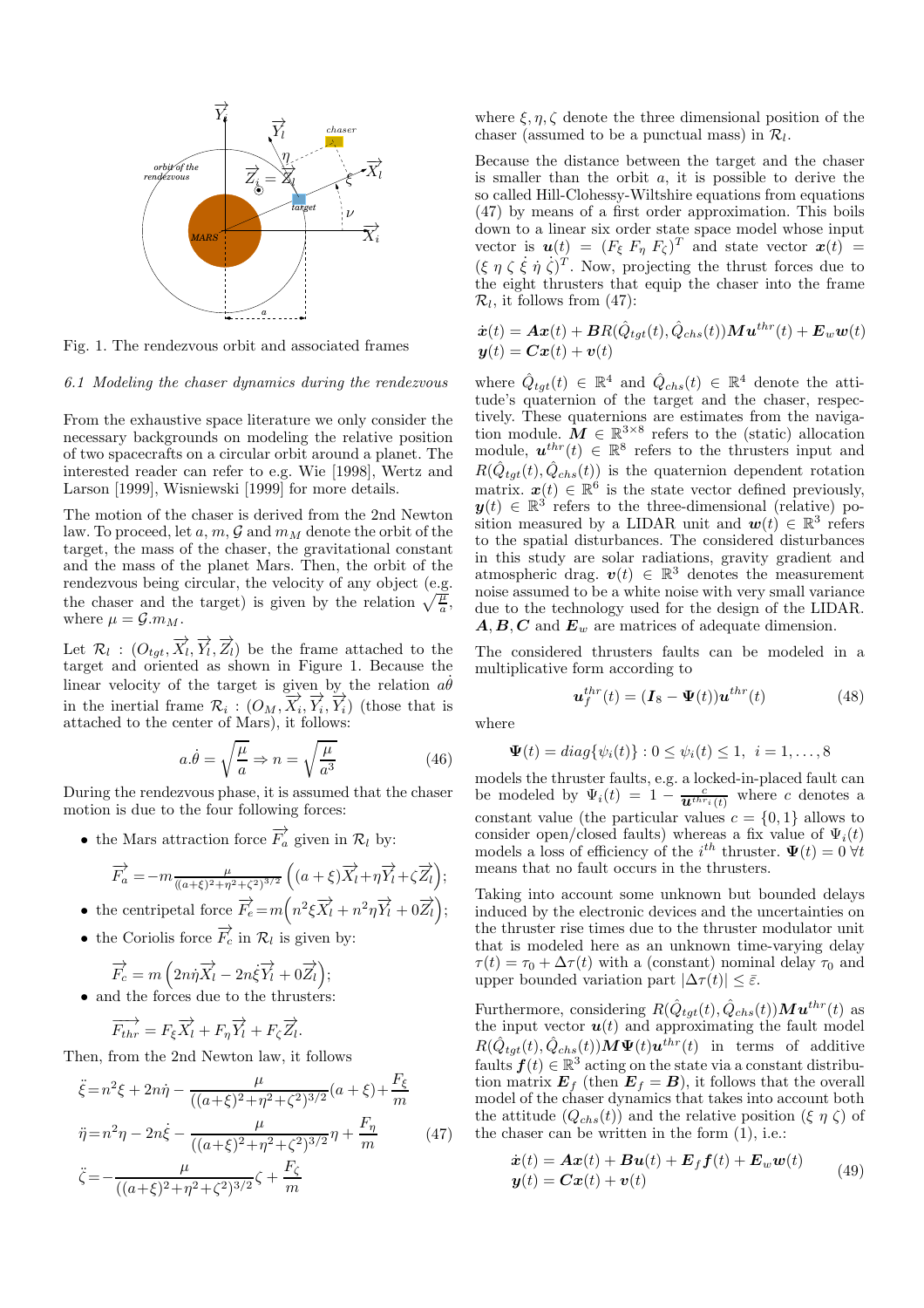# *6.2 Design of the FDI schemes*

The both FDI schemes use the above derived model (49) to construct the residual generator of the form (30). The uncertainty caused by the unknown time-varying delay  $\tau_k$  is handled as an unknown input entering the augmented system's dynamics, (16) resp. (29), through the distribution matrix  $\hat{E}_{d_2}$ . The sampling period of the navigation module is  $T = 0.1s$  and the numerical values of the nominal time delays have been determined to be one sampling period, i.e.  $0.1s$  for the input vector  $u$ . Since the spatial disturbances  $w$  have the same directional properties as the faults, i.e.  $E_w = B$ , the residual signal  $r_k$  cannot be decoupled from  $w$ , thus the disturbance decoupling is not considered here, i.e.  $\hat{E}_d = \hat{E}_{d_2}$ .

- The first FDI scheme is based on a polytopic transformation of the uncertainty caused by the influence of the unknown time-varying delay  $\tau_k$ . First, the model (49) is transformed into the discrete representation (16), with  $l = 1$  and  $m = 1$ . It practically means, that the unknown delay  $\tau_k$  is assumed to be in the closed interval  $[T, 2T]$ . The obtained distribution matrix  $\hat{\mathbf{E}}_d \in \mathbb{R}^{9 \times 144}$  has rank $(\hat{\mathbf{E}}_d) = 6$  and a large number of columns. Thus, a full column rank factorization is performed using SVD decomposition. Finally, the obtained distribution matrix is used in the residual generator design using left eigenvector assignment (see section 5.1).
- The second FDI technique is formulated using a first order Padé approximation of the input time delay. The necessary theoretical developments were presented in section 4. The distribution matrix  $\hat{E}_d$ is computed as in (28), with  $\tau_0 = 0.1s$ . That basically means, that after UI decoupling is achieved, the resulted residual generator (30), using this technique, is robust against the time variations  $\Delta \tau(t)$ (uncertainty) around the nominal delay  $\tau_0$ . Finally, the residual generator (30) is converted to discretetime using a Tustin approximation and implemented within the nonlinear simulator of the MSR mission.

*Remark 6.* In order to compare the proposed approaches, for the second design method  $(Pad\acute{e})$ , the assigned eigenvalues were chosen to be close to  $\approx -0.5$ . Then, after the discretization of the continuous residual generator, the obtained closed-loop eigenvalues (discrete) were used for the eigenvalues assignment of the first (polytopic) method.

# *6.3 The fault isolation method*

The proposed isolation strategy is based on the following normalized cross-correlation criterion between the  $j<sup>th</sup>$ residual signal  $r_k^j$  and the associated controlled thrusters open rate  $u_k^{thr_i}$ 

$$
\sigma_k^j = \underset{i}{\arg\min} \Big| \frac{1}{N} \sum_{l=k}^{k+N} (r_l^j - \overline{r^j}) (u_l^{thr_i} - \overline{u^{thr_i}}) \Big|, i = 1...8 \tag{50}
$$

where  $r^j$  and  $u^{thr}$ ,  $i = 1...8$ ,  $j \in \{1,2,3\}$  denote the mean values of the  $r^j$  and  $u^{thr_i}$ . For real-time reason, this criterion is computed on a N-length sliding-window. The resulting index  $\sigma_k^j$  refers to the identified faulty thruster using the  $j<sup>th</sup>$  residual signal.

### *6.4 Simulation results*

The two FDI schemes are then implemented within the MSR "high-fidelity" industrial simulator, provided by Thales Alenia Space. The simulations are carried out all during the last 20m of the rendezvous phase. The navigation unit is not considered to deliver "perfect" measurements. We also assume time delays induced by the thruster modulator unit and spatial disturbances (i.e. gravity gradient, atmospheric drag, and solar radiation pressure).

The simulated fault scenarios correspond to a single thruster opening at 100%, thruster closing itself (lockedclosed) and monopropellant leakage. To make a final decision about the fault, a simple threshold based decision test is applied to  $||r(k)||$  and implemented within the simulator. The isolation strategy is computed according to (50) using  $j = 1$ . The strategy works as follows: as soon as the fault is declared, the cross-correlation criterion (50) is computed.

Figure 2 and 3 illustrate the behaviour of the residual norm  $\|\mathbf{r}_k\|$  and the isolation criteria  $\sigma_k$ , for some faulty situations. For each simulation, the fault occurs at  $t =$ 1100s and lasts 50s. As it can be seen from the figures, after a small transient behaviour, all considered faults are successfully detected and (quite well) isolated by both FDI units. To compare the performance of the proposed FDI schemes "isolation time" (time from fault occurrence to fault isolation) was considered (see Table 1). The results in the table are almost identical, but the Padé has an improved isolation performance towards locked-closed fault situation. Note, that the occurrence of incipient or small size thruster faults (e.g. small monopropellant leakage) may be covered by control actions, and the early detection/isolation of them is clearly more difficult.

Table 1. Isolation time in seconds

| Fault type       | Location | Padé appr.      | Polytopic       |
|------------------|----------|-----------------|-----------------|
| Opening at 100\% |          | 1.1s            | $1.1\mathrm{s}$ |
| Opening at 100\% | 3        | 1.2s            | 1.2s            |
| Locked-closed    |          | 2.0s            | 2.7s            |
| Leakage $(20\%)$ |          | $1.9\mathrm{s}$ | $1.9\mathrm{s}$ |

# 7. CONCLUSIONS

In this paper, the problem of fault diagnosis of a linear continuous-time systems with subject to time-varying input delays is investigated. Two residual-based schemes were proposed that are robust against the presence of unknown time-varying delays induced by the electronic devices, which has not been addressed before to the best of our knowledge. The idea of both proposed methods is to transform the uncertainty caused by delays into unknown inputs and decouple them by means of EA technique. The first method utilizes a Cayley-Hamilton theorem based transformation when the influence of uncertain time-varying delay is transformed into polytopic uncertainty, which as shown later, greatly facilitates further manipulation. The second approach relies on a first-order Padé approximation around the nominal delay, where the variation part is expressed as an unknown input. Simulation results from the "high-fidelity" industrial simulator are presented in order to show the efficiency and capabilities of the proposed methods. Despite the presence